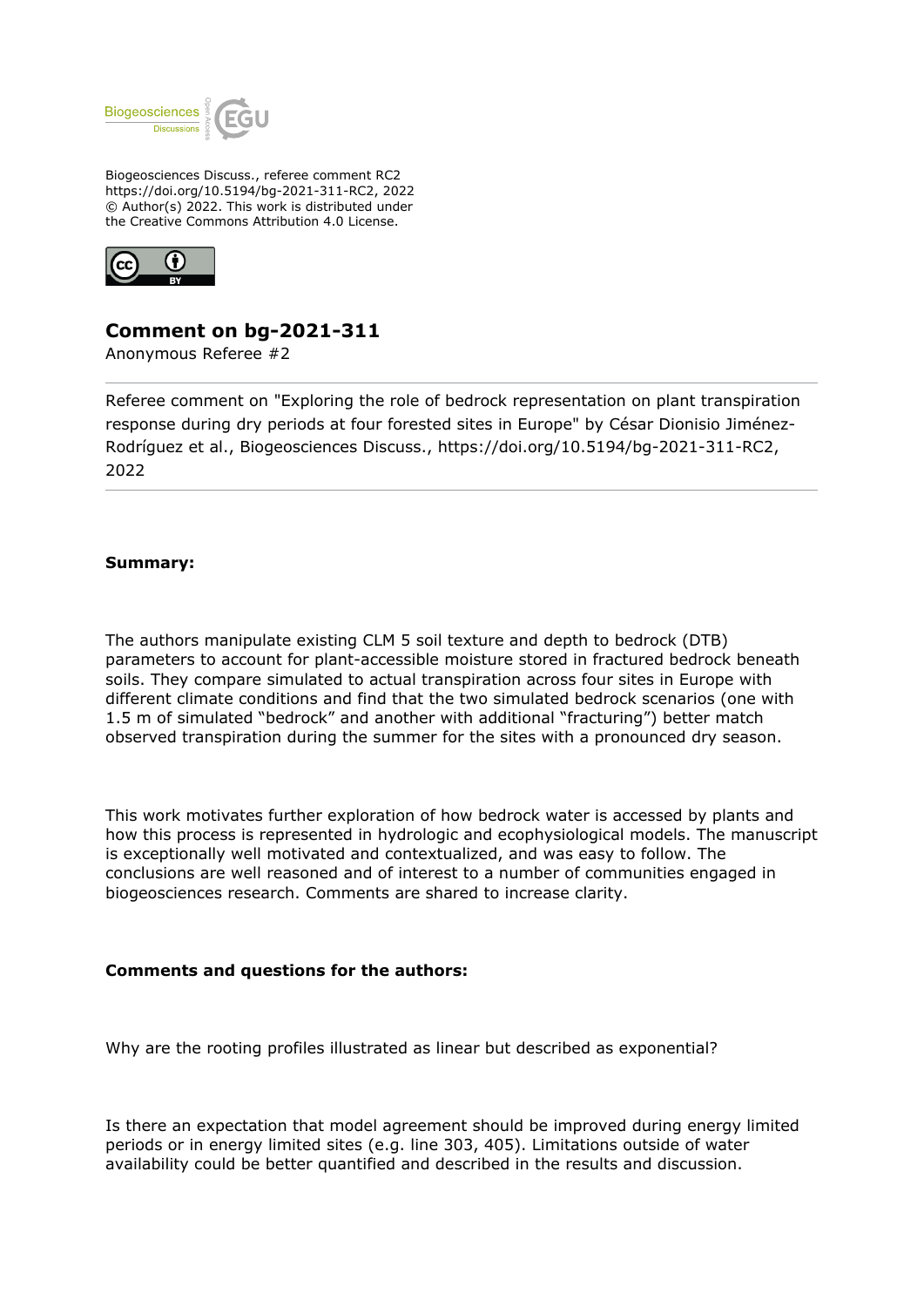Are the default parameters reported in line 145 site specific and if so, are they reported?

A statement on the rationale behind the specific three model configurations would benefit the reader. Why these three and not other possibilities? Additionally, in line 167, how does the 90% sand and 10% clay mimic fractured bedrock? Justification is needed here.

The Pelletier et al 2016 dataset is a model output and not reflective of local site conditions per se. As far as I understand, it is only validated for depth to bedrock in the US using groundwater well data (which is rarely available in uplands areas like the sites in this study.) The language around use of the dataset should be couched to reflect that the dataset does not provide DTB at the four sites.

In line 80, what does "fully developed" mean in this context?

In line 75, an additional possibility is that belowground biomass distributions may change over time in response to water stress (e.g. Liu et al, 2019).

Is there site specific subsurface information (from e.g. the papers cited in the site descriptions) that could be added to contextualize the DTB increase needed to improve model performance?

The overprediction of transpiration during spring and rapid drying of the root zone is a very interesting result that models representing deeper water stores will have to grapple with. The discussion of plant hydraulics in L420-440 is thorough and very well done, but are there perhaps other additional factors that could be considered as well? For example, dynamic belowground biomass, fungi, or the role of multi-porosity systems (e.g. Schwinning, 2020).

Is it necessary to have well developed soil to access groundwater (Line 355)?

The definition of bedrock within the paper is a bit inconsistent, specifically in the caption of Figure 1. For example, bedrock in CLM5 is considered impermeable but bedrock is represented as a combination of sand and clay. Clarification is needed here.

#### **Some comments about figures:**